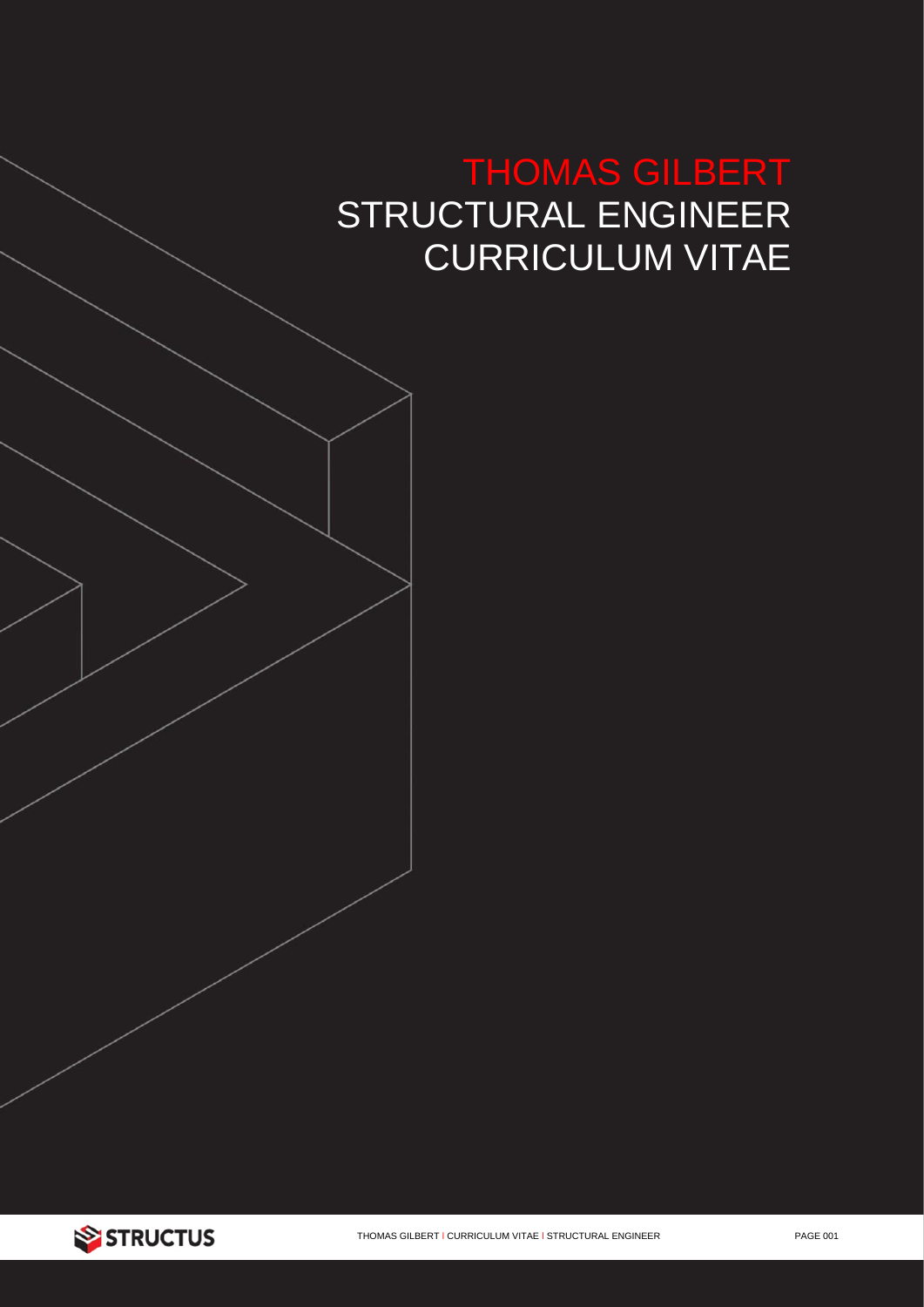# THOMAS GILBERT CV



### **PROFILE**

Thomas is a structural engineer with 2 years of experience in New Zealand. He has strong technical skills in the assessment, analysis, design and construction monitoring of commercial and industrial buildings.

Thomas is highly motivated to deliver high quality projects.

## **QUALIFICATIONS**

BE(Hons) – Bachelor of Civil Engineering with Honours, University of Auckland , 2019

Member of Engineering New Zealand (MEng)

#### **CAREER HISTORY**

May 2022 – Present, Structural Engineer – Structus Consulting Limited

November 2019 – May 2022, Structural Engineer – Beca – Wellington, New Zealand

#### **TECHNICAL SKILLS**

- Experience in Structural design of concrete, steel and timber framed structural elements
- Knowledge of engineering design process and consent documentation
- Experience in construction supervision of structural works
- Knowledge of New Zealand Design Standards and Codes

## **PROJECT EXPERIENCE**

#### **COMMERCIAL PROJECTS**

**Bowen House Seismic Retrofit, Wellington, 2022**

22-storey reinforced concrete building designed in the late 1980's with precast panels and hollowcore floors. Strengthening includes: hollowcore seating brackets, column ties, additional precast panel brackets and stair landing supports. Thomas's role was construction monitoring.

## **22 The Terrace Seismic Retrofit, Wellington, 2021**

10-storey reinforced concrete building designed in the early 1980's with a single storey basement, precast panels and hollow core floors. Strengthening included: hollowcore seating brackets, column ties, additional precast panel brackets and stair landing supports, block wall infill supports. Thomas's role was construction monitoring, and redesign strengthening scheme where clashes occurred.

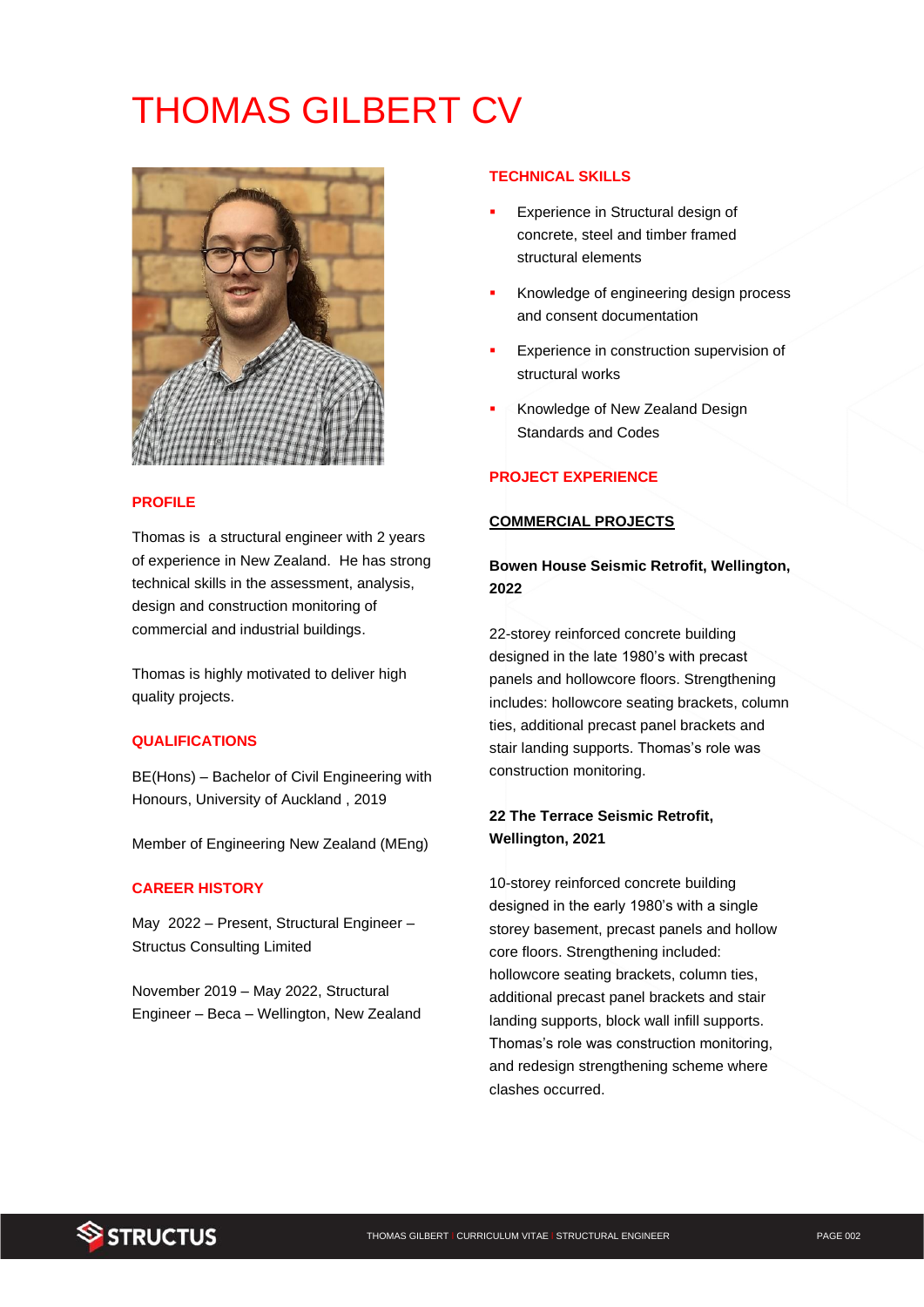# **NIWA Future Property Programme, Wellington, 2021**

Two sites in Hamilton and Wellington consisting of a main office building, laboratory building, store warehouse building and various ancillary structures. Design of precast panels and partition wall restraints for the main office building across both the Hamilton and Wellington sites. Analyse and design raft foundation for the Hamilton main building using Etabs to model the effects of liquification and differential settlement. Thomas was involved in the design phase

# **1 Grey Street Seismic Retrofit, Wellington, 2021**

Site consists of a 14-storey concrete tower building and a 4-storey concrete podium building. Strengthening design of tower PC panels and podium plant room lateral system. Thomas was involved in design and construction monitoring phases.

## **Supermarket Refurbishments, NZ wide, present, \$2-10m**

Refurbishment of 1 no. Countdown supermarkets to date for Woolworths NZ, including new pharmacy, mezzanines, concrete slabs, extensions, canopies, store frontages, structural bracing, rooftop plantrooms, bulkheads, partition walls, pylon signs, building component seismic restraints and floor trenches and setdowns. Structural engineering design, Revit documentation and construction monitoring.

### **INDUSTRIAL PROJECTS**

# **KiwiRail Plant 3 Seismic Strengthening, Wellington, 2021**

Single-storey two-bay steel warehouse building design in 1925 with a concrete mezzanine floor designed pre-1984.

Strengthening included: additional wall and roof bracing, new steel portal frame structure and foundations to support the concrete mezzanine floor. Thomas's role was construction monitoring, and redesign strengthening scheme where clashes occurred.

## **Construction Monitoring, New Zealand, 2021**

Confidential industrial site consisting of a large warehouse building, store buildings and various ancillary buildings. Thomas was involved in construction monitoring.

## **Analysis and Design, New Zealand, 2021**

Confidential industrial site consisting of a main warehouse building and multiple plant buildings. Role was to design single story steel framed plant building with eccentrically braced frame (EBF) lateral system

## **DETAILED SEISMIC ASSESSMENTS AND STRENGTHENING**

### **UCOL Block C DSA, Whanganui, 2021**

Two-storey unreinforced masonry (URM) building constructed circa 1916. Role was to assess *%NBS* rating of lateral system which consisted of URM walls, concrete moment frames, timber shear walls, timber and steel roof truss diaphragms, and timber floors diaphragms.

# **Victoria University of Wellington Murphy Annexe DSA, Wellington, 2021**

4-storey reinforced concrete moment frame building with a 2-storey steel framed extension at roof level. Role was to assess the *%NBS* rating using initial SLaMA analysis of concrete moment-resisting frames. Assess hollowcore diaphragms and non-ductile columns.